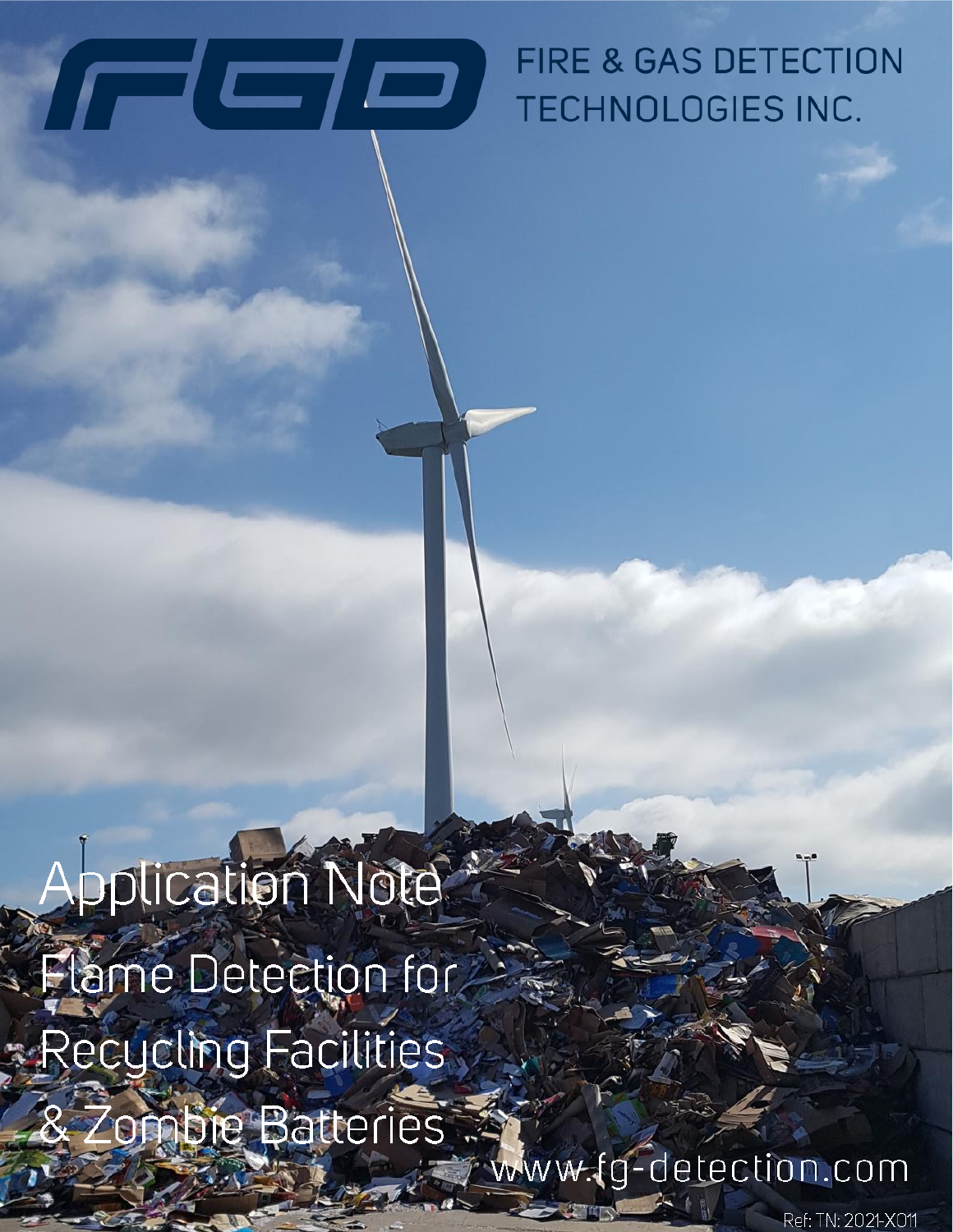

## Introduction

Lithium-ion (Li-ion) batteries are now widely used in a wide range of applications, ranging from portable handheld devices through to energy storage in peak shaving plants, and uninterruptable power supply systems, etc.

Compared to lead batteries, the energy density of Li-ion batteries is close to 300% higher and can sustain up to twenty times as many charging cycles. These batteries are also more environmentally friendly and are practically maintenance-free.

This type of battery does however, present a considerable fire hazard. If a Li-ion battery is damaged, short-circuited or exposed to high temperatures, a reaction can occur resulting in a rapid and extreme temperature rise, causing the battery to catch fire. This fire can quickly escalate, via a chain reaction, to nearby materials, or other batteries in storage applications, potentially leading to widespread damage and revenue loss.



Skips for segregated materials and machinery to compact the content

### The waste transfer station & **Zombie batteries**

A survey released in May 2020 looking at the characteristics of fires caused by batteries in electrical and electronic equipment (WEEE) showed that "the average cost of all incidents in 2018 was estimated at EUR 190 k (USD 250 k), which can represent a significant burden for an individual company.

The most severe fires occurring at respondents' facilities in the last four years gave rise to an average reported cost of damages of EUR 1.3 million (USD 1.5 million). $1$ "

The main area of interest requiring detection is the waste transfer station and these come in many forms. A waste transfer station is a light industrial facility where solid waste is temporarily staged during its eventual journey to be recycled, landfill, or waste-to -energy facility.

Vehicles are unloaded at the main transfer building. Solid waste may be dropped onto the "tipping" floor, into a pit, or immediately onto another vehicle.

At some transfer stations space is provided for the public to drop off green waste or other approved recyclables. Materials are usually segregated by the public and dropped into large skips; with the content of the skips being compacted by site operators.

Recycling centres have seen a huge increase in fires recently due to the disposal of Li-ion batteries<sup>2,3</sup>. These so called "Zombie" batteries are usually relatively small but become damaged when disposed of in general waste or recycling. Batteries discarded in this manner regularly become damaged during the collection or processing of the materials.



TECHNOLOGIES INC.

FIRE & GAS DETECTION Fire & Gas Detection Technologies Inc. 4222 E. La Palma Ave. Anaheim, CA 92807 USA Tel: (+1) 714-671-8500 | support@fg-detection.com Specifications subject to change without notice.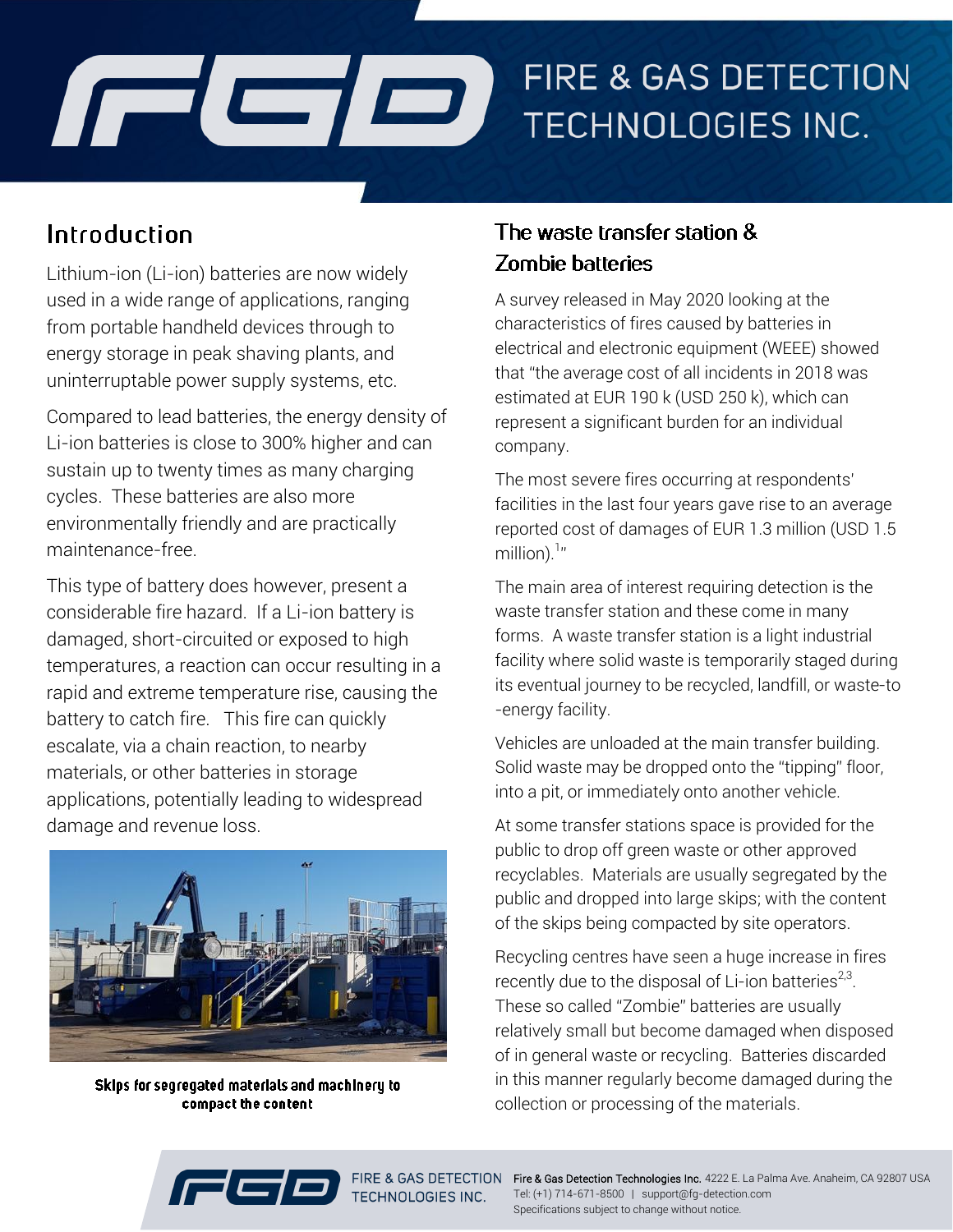# FIRE & GAS DETECTION  $\sqrt{ }$ TECHNOLOGIES INC.

Many fires happen on the concrete "tipping floor" because the wheel loaders, used to move the waste materials about, damage the batteries which eventually causes them to catch fire. In some cases, fire escalation leads to incidents requiring dozens of firefighters<sup>4</sup> to attend and people living near the facility may have to be evacuated. In waste-toenergy plants, the waste material is the process fuel and so power generation may need to be shutdown leading to a loss in revenue.



The tipping floor, image courtesy of Fike. Image taken as a snapshot from the video feed of a FLS-IR3-HD

#### Detecting fires in waste transfer stations

Fire detection in recycling facilities is not straightforward as the areas to cover tend to be outdoors or in large volume buildings with high ceilings that may be open on at least one side. These factors mean that conventional smoke and heat detection would be ineffective.

We also need to consider that fires can occur anywhere within, deep inside a pile of refuse or at the surface. Deep-seated fires can smoulder and spread internally, causing a hot spot that may spread to the surface where smoke, heat or flame can be detected. Smouldering fires move through the pile and may not be detected until the fire reaches the surface.

There are few standards concerning the detection and suppression of fires in waste facilities other-than that of hazardous waste. It is therefore important to understand the type of waste being deposited on the tipping floor to recommend the most appropriate fire detection technology.

One potential approach uses thermal radiometry cameras to measure the external temperature of an object based on the radiant energy detected. The camera then displays the temperature as an image with different colours representing different temperatures. Thermal cameras can trigger an alarm when a predetermined temperature has been reached.

The alarm mechanism for a thermal radiometry camera is relatively rudimentary, as any temperature that exceeds the setpoint generates an alarm. This means that false alarms are a common problem, particularly when there are vehicles in its field of view, for example due to the exhausts of refuse trucks or wheel loaders. It is important to highlight that there are no fire standards for listing or approval of thermal radiometry cameras, and they can only be connected to a fire alarm panel by special approval of the local authority having jurisdiction.

Optical flame detectors, on the other hand, are designed for the harshest of environments and cover large areas. They must be certified to international fire detection performance standards like FM3260 and EN54-10.

The most common types of industrial flame detectors are UV-IR and IR3. UV-IR detectors tend to be less expensive than IR3 detectors, but they are less sensitive, meaning more detectors may be needed to protect an area, they can be easily blinded by airborne contamination, like dust. IR3 detectors on the ther



TECHNOLOGIES INC.

FIRE & GAS DETECTION Fire & Gas Detection Technologies Inc. 4222 E. La Palma Ave. Anaheim, CA 92807 USA Tel: (+1) 714-671-8500 | support@fg-detection.com Specifications subject to change without notice.